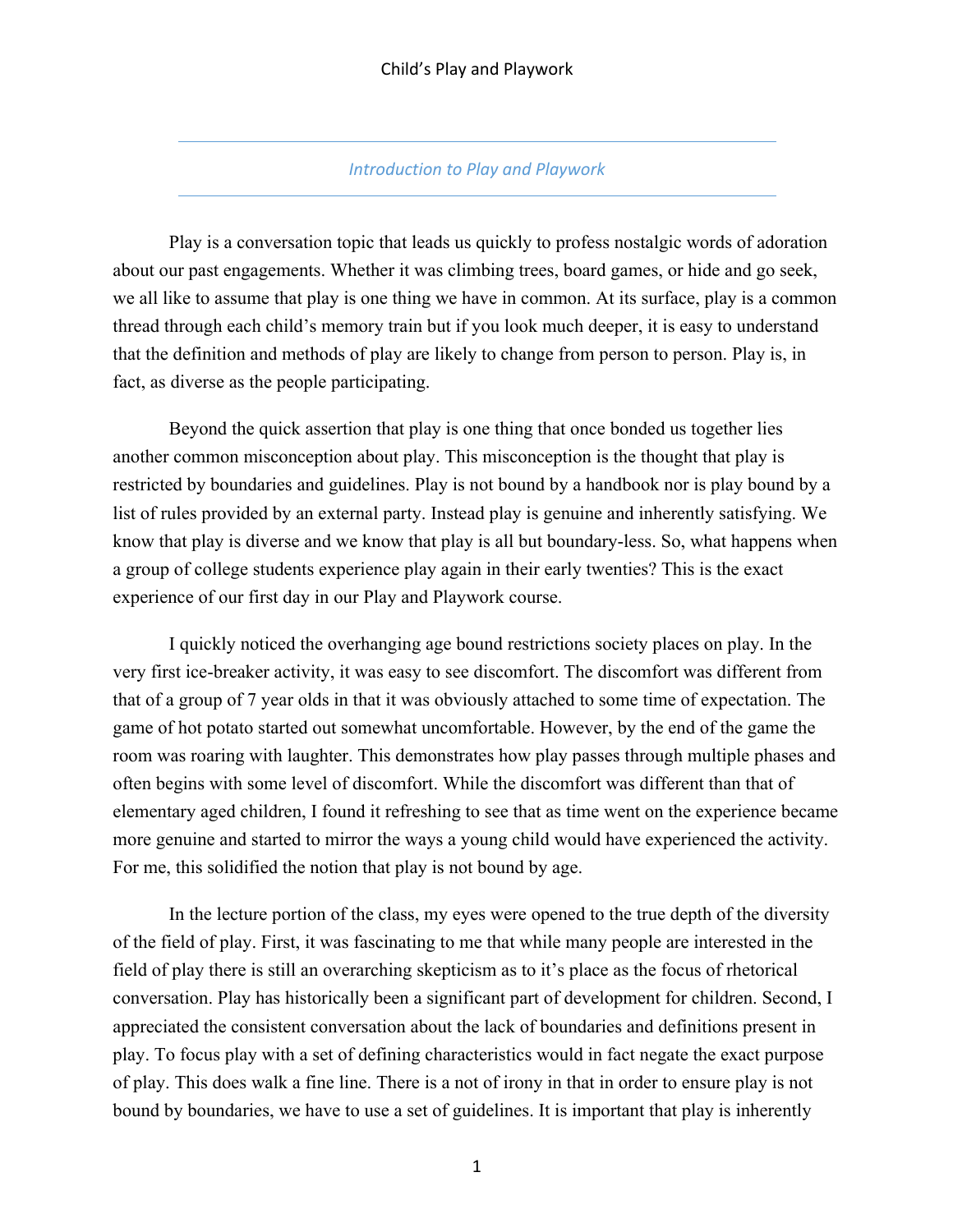enjoyable and intrinsically motivating. Most importantly, true play must be open ended. While play is diverse and lacking in true definitions, there are ways we can assess the strength in play and support young people in experience true play.

As we learned in the very first activity, play is a process. We are able to deduct a set of experiences people are likely to have as they experience play from start to finish. It is likely that a person experiencing true play will experience anticipation, surprise, pleasure, understanding, strength, and lastly poise. This process offered encouragement as I reflected on my history of play. It helped me look at the types of play I engaged in. If a step was nonexistent, it helped me ask "why?". It was most likely because the type of play I was experiencing was bound by society.

I began to further believe that play has a place in research as we discussed the ways that play shapes the personality of adults. Not only does play physically shape the way children interact with the world around them, but play also offers opportunities for children to work on skills necessary for them to employ later in life. When I was young and would build forts with my cousins, it helped me learn cooperation and negotiation skills. When I designed and wrote a neighborhood news article with my next door neighbor, I learned to solve problems and express thoughts and feelings. Play not only has a strong hold on nearly every aspect of our childhood, but I am learning play also has a strong influence on us as adults.

The unrestrictive nature of play allows it to be one of the most freeing and imagination driven experiences in our lives. We saw that in the video of the two siblings who created world after world with a big box and things they found around the house. If restrictions were placed on us in our play, we would not be able turn a cardboard box into a spaceship. Beyond a source of imagination, play can be a source of creation and communication. Caine used the same materials used to make a spaceship in the first video to create an arcade. Uniquely, Caine's arcade was heavily reliant on the element of interaction. While he enjoyed playing it himself, he saw his role as a supporting role of the play of others who wanted to participate. He used his imagination and unrestricted options to provide a venue for cooperative and interactive play.

In our final challenge of the day, we had the opportunity to quite simply play. With a plethora of random supplies and the inspiration of Caine's arcade we broke through the anticipation and began playing. Each of us worked with classmates to create something completely unique and imagined. For some, simply creating their masterpiece was enough but for others using their creation and sharing it with others was the end goal. This exercise was bound only by time and we saw college students engage in true play. This exercise served a few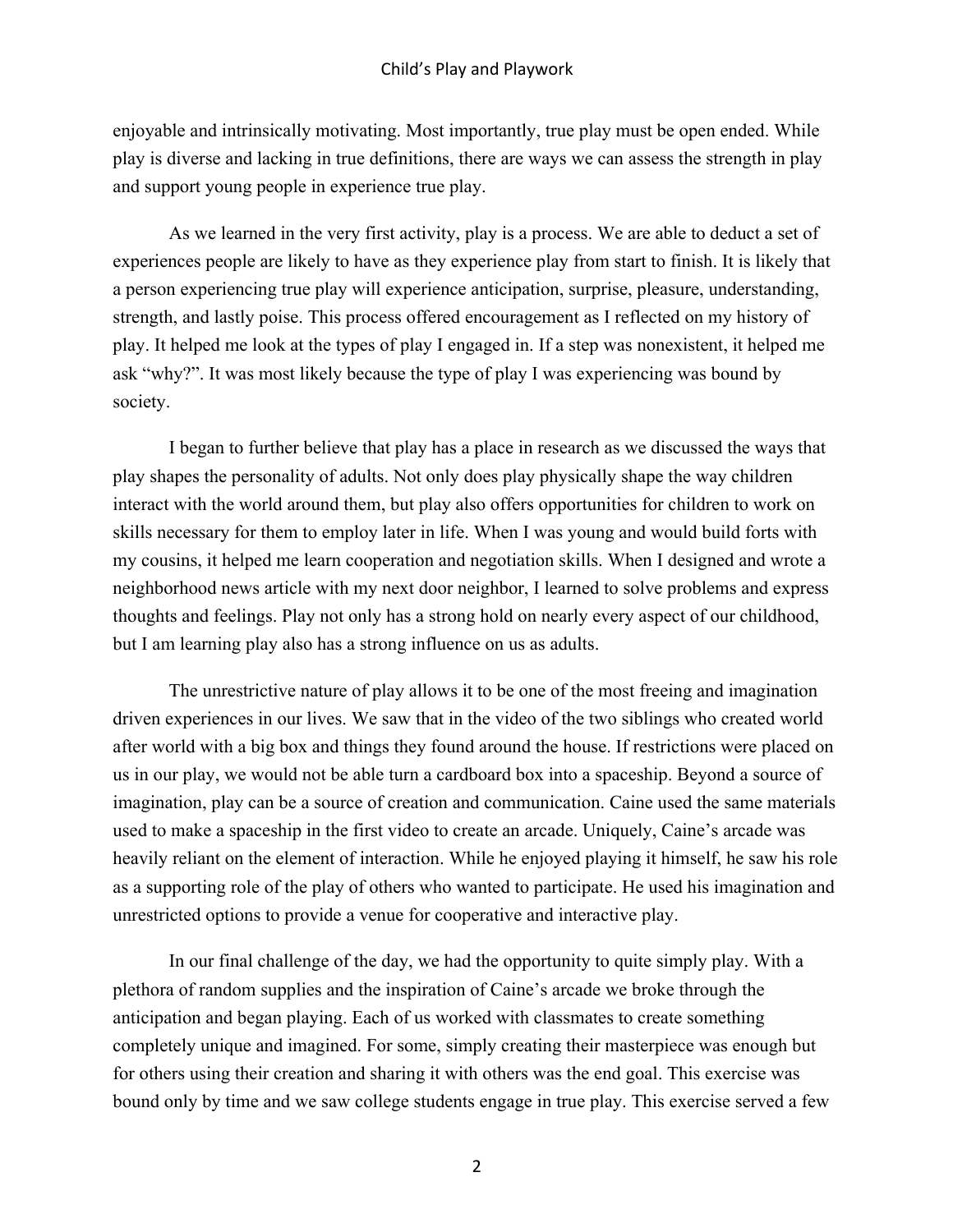purposes to me. First, I saw it as a reminder of what true play is. Second, it acted as a way to remind us that play is not bound by age and third, it helped me to understand that no matter how far disengaged you feel from play, play is always just a hop skip and a jump away.

Through the readings and through day one, I was consistently reminded of the diversity riddled through play. The methods of play, the venues of play, and the playing are all incredible diverse. This is because play is not restricted to a certain race, gender, socioeconomic status or capability. Anyone has the opportunity to experience true play in some form or another. Play exists for significant reasons through out our development. If we want to better understand play and its role in our development, we want the capacity to measure it. To measure play, however, is to act against the purpose of play and because of this, people are skeptical of it's place in academia. In all of its diversity, the category of play remains a common thread that connects us all. It starts in childhood and begins shaping the way we as adults experience our world.

#### *Play in Restricted Environments*

Children's access to the world that we live in is consistently restricted by adults, society, and cultural norms. Even when the circumstances are not explicitly restrictive, it is hard to find a circumstance where young people are free to experience a park or playground without a list of rules or direct supervision. In a more direct way, children have limited access to parts of their world. If a parent were to bring their child to an office building for a day their environment would likely be significantly restricted by the design of the building and the beliefs of the parent's coworkers. When we look at the number of environments in the world that afford children the opportunity to experience true play, it doesn't take long to realized the way children experience the world is considerably restricted.

We have an obligation to ensure that these restrictions are limited in their nature and that children have safe access to the world around them. The rights of the child as outlined in the UNCRC include fundamental rights afforded to all children in the nations that have ratified the UNCRC. These rights include survival, protection and participation. Most importantly, the UNCRC considers children to be individuals severely impacted by the world around them. Furthermore, the UNCRC outlines that the needs of children are inherently different than those of adults and as a result, children deserve a unique set of rights.

Beyond the basic survival rights, Article 31 recognizes "the right of the child to rest and leisure, to engage in play and recreational activities appropriate to the age of the child and to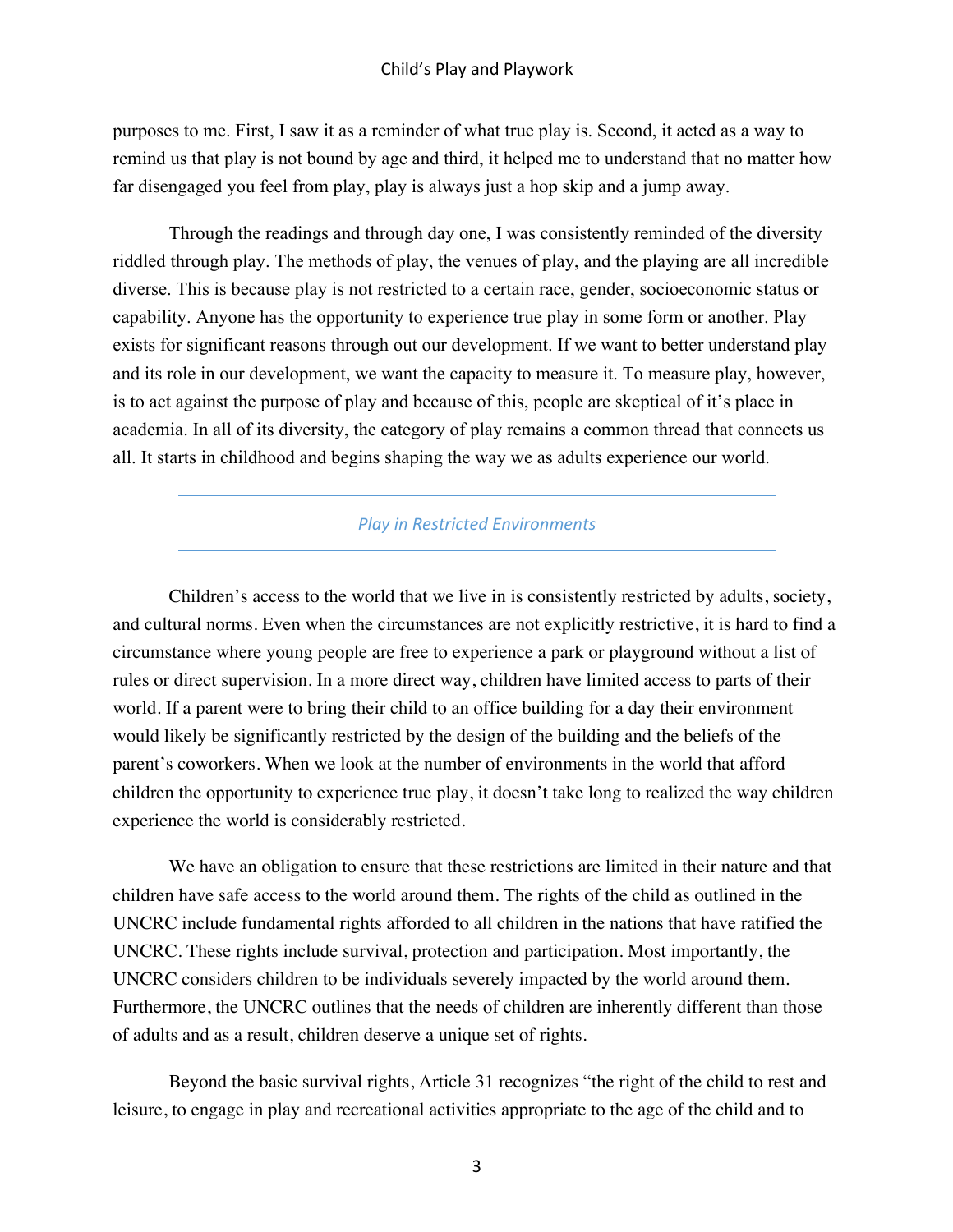participate freely in cultural life and the arts." We know that play is a fundamental piece of the development of children. In fact, it is one of the most fundamental pieces of development. Therefore, it is important that his right is recognized and affirmed.

As we further discussed the number of opportunities young people have to engage with the world without instruction, direction, or extrinsic motivation, it became more and more evident that the world is not structured to nourish young people but instead to protect young people and their development. While safety is important, I believe individualism is equally important. Unrestricted play is as innate in our children as is breathing or sleeping. Jakk Penksepp demonstrated that, even with a piece of their brain removed young rats still engaged in unrestricted play with one another. If we act to restrict the way children play, we are restricted this innate desire.

In the most extreme cases of play deprivation and neglect, we know that individuals can experience severe developmental delays. These delays are not only psychological but are also biological. The way the brain develops with and without play is drastically different. In less extreme cases, play deprivation can lead to mental health issues, social issues, and physical issues in childhood and adolescence. Further, we know that play in childhood builds a framework for adulthood. Consequently, play deprivation in childhood can lead to depression, aggression, and difficulty coping.

The world is full of environments that naturally constrict play for children. One primary example discussed this week is the hospital. Medical environments often focus only on the surface in the face of an emergency. Through holistic research, we know that introducing a child life specialist into a medical environment can have a drastic positive affect on the child's medical outcomes. For me, the introduction of a CCLS into a healthcare setting is a statement that we are invested in the future of the child and the child's holistic development as opposed to solely investing in their current health. A CCLS is focused on work with children in severe medical situations to ensure that their development is attended to and that they experience similar developmental progress to their peers that exist beyond the hospital walls.

The world today is designed to shelter children and engage them in structured opportunities for play. We know that children will gain the most from play that is unrestricted and intrinsically motivating. In every field that we work, we can easily analyze the number of opportunities the environment offers children to experience true play. If the opportunities are limited, it is our responsibility to develop more opportunities for the sake of the development of the children that experience that space.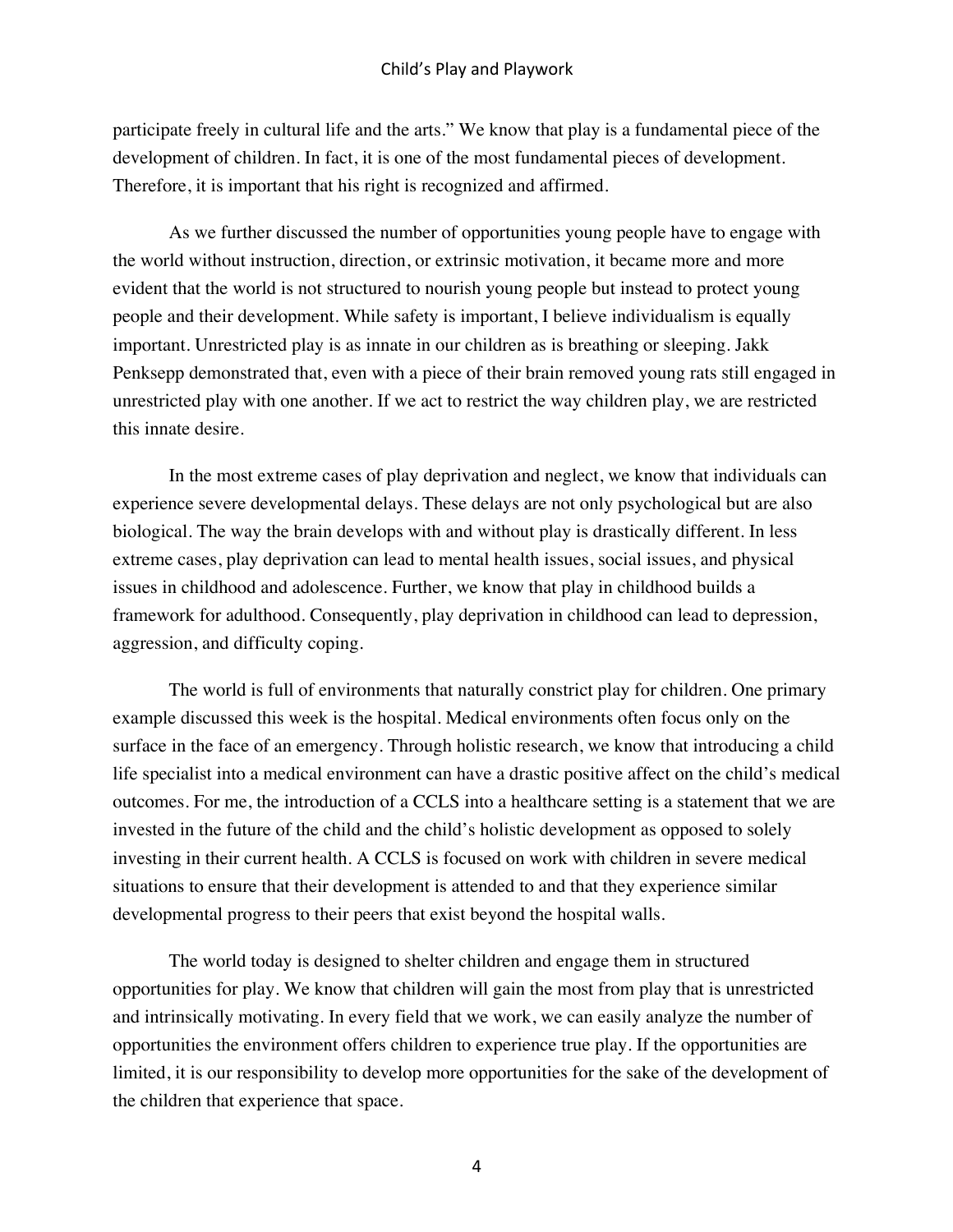## **Play in Education**

In education, atmosphere can mean the difference between a student succeeding and student falling through the cracks. When we take a minute to compare the various education methods afforded to the young people in our nation, the decision to place your child in one school or another can be pretty daunting. When we expand that view to the global map and we look at schools like the kindergarten in Fiji, the comparison shines even more light on the situation. Today, the majority of us will enroll our children in traditional public education. This method of education accommodates only a small portion of the students and it fails the rest.

School supports our students in a vast number of ways. Not only does it act as an academic support structure, but it also acts to support the social, emotional, and creative development of our children. In the debate that surrounds preschools across the country, we seem to be focused on preparing younger and younger children for admission into an ivy-league university. Research tells us that rushing our children into rigorous academic programs does not speed up the rate at which our children develop. In some cases, rushing academia can even slow that rate at which children are developing. All to often schools focus that vast majority of their resources on supporting the academic development of the children and they neglect the social, emotional, and creative development. We are now measuring that this can have serious negative implications for our children.

As the debate on education continues to pick up momentum, we see more and more options for education. In our panel conversation we heard diverse voices explain how they integrate play into their classrooms or learning environments. The range of the panel helped to highlight the importance of play in academics throughout the life and development of children. Not only does it support children in their development, it also acts as a way to help children through adverse childhood experiences.

The common thread running through each of the different education systems we analyzed seemed to be standards. The United States public education system continues to release demanding sets of standards. The more academic standards we introduce into the classroom, the less likely we are to leave room for play. In Rae Pica's book, she says "We talk so much about preparing kids for school but give very little thought to preparing schools for kids." This comment was with regard to the development process of the common core standards and the absence of people who understood child development in the process.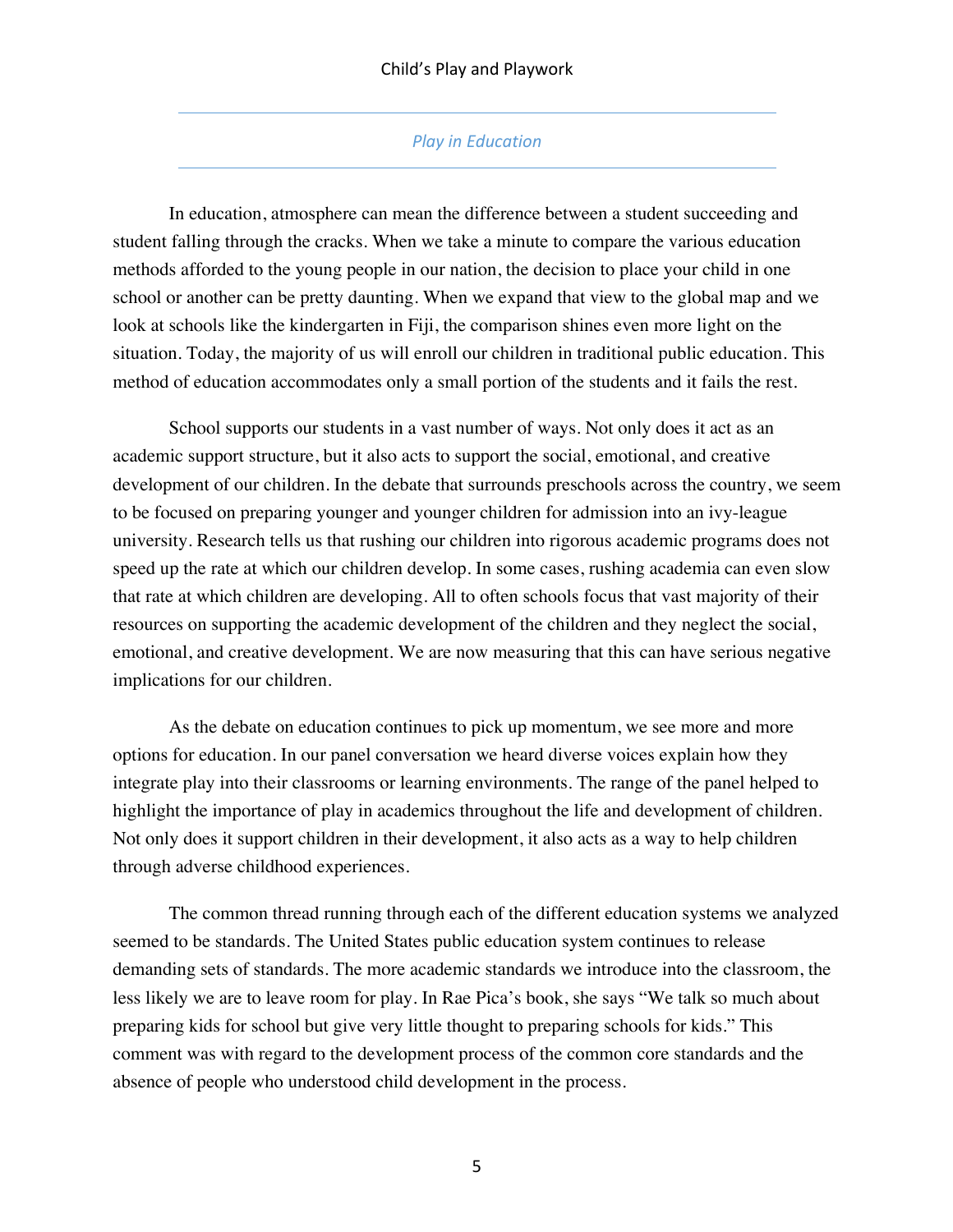The kindergarten in Fiji provided an exemplary example of how schools can be designed around the child. The 19th century classroom is not structured to support children. Instead, it is designed to control children. The kindergarten in Fiji capitalizes on core components of child development to completely integrate play into the education of children. This method is mirrored in the model of Pride Prep. Both schools understand developmentally appropriate ways to educate the young people they are designed to serve and they design the school around that. This provides better results than the alternative: build a school and encourage young people to fit in it.

The conversation in class last week excited me. It reminded me that there are alternatives to public education in the united states and, while we are not expending vast resources to improve education, nations around the world are dedicated to design an education system for it's original purpose: to support the social, emotional, academic and creative development of children.

#### *Sand Play Therapy*

Play is an innate part of child and human development. It extends beyond emotional and social satisfaction and supports the overall growth and development of people. As a result, it makes perfect sense that play has a meaningful and practical role in therapy. In this instance, we learned about, practiced, and reflected on the power of sand play therapy.

The exercise started in our homes as we engaged in a creative process. For me, this process was graphic design. In conversation with my peers, I am aware that the focus on a computer made my creative process different in some ways and similar in other ways. For example, we all felt a feeling of timelessness. I however did not feel some of the physical relief and relaxation as my peers.

Next, the exercise encouraged us to find a small memento that was important to us. This had a unique impact on me. I am a minimalist. I throw a lot of things away. However, I noticed that the things that would help me in this exercise are the things I placed importance in. I had a hard time narrowing down my selection. Each item told a story. I learned that that was the criteria that lead me to keep these items in the first place. In the end, I selected a small wire animal photo frame that I purchased from a homeless man after a long day of adventure in San Francisco. To me, it reminds me of the joy I can feel when I am experiencing the flow of true play. In addition, it demonstrates to me that creativity does not have a price. No monetary value can make a person creative and that was truly inspiring to me. It is likely that this is the reason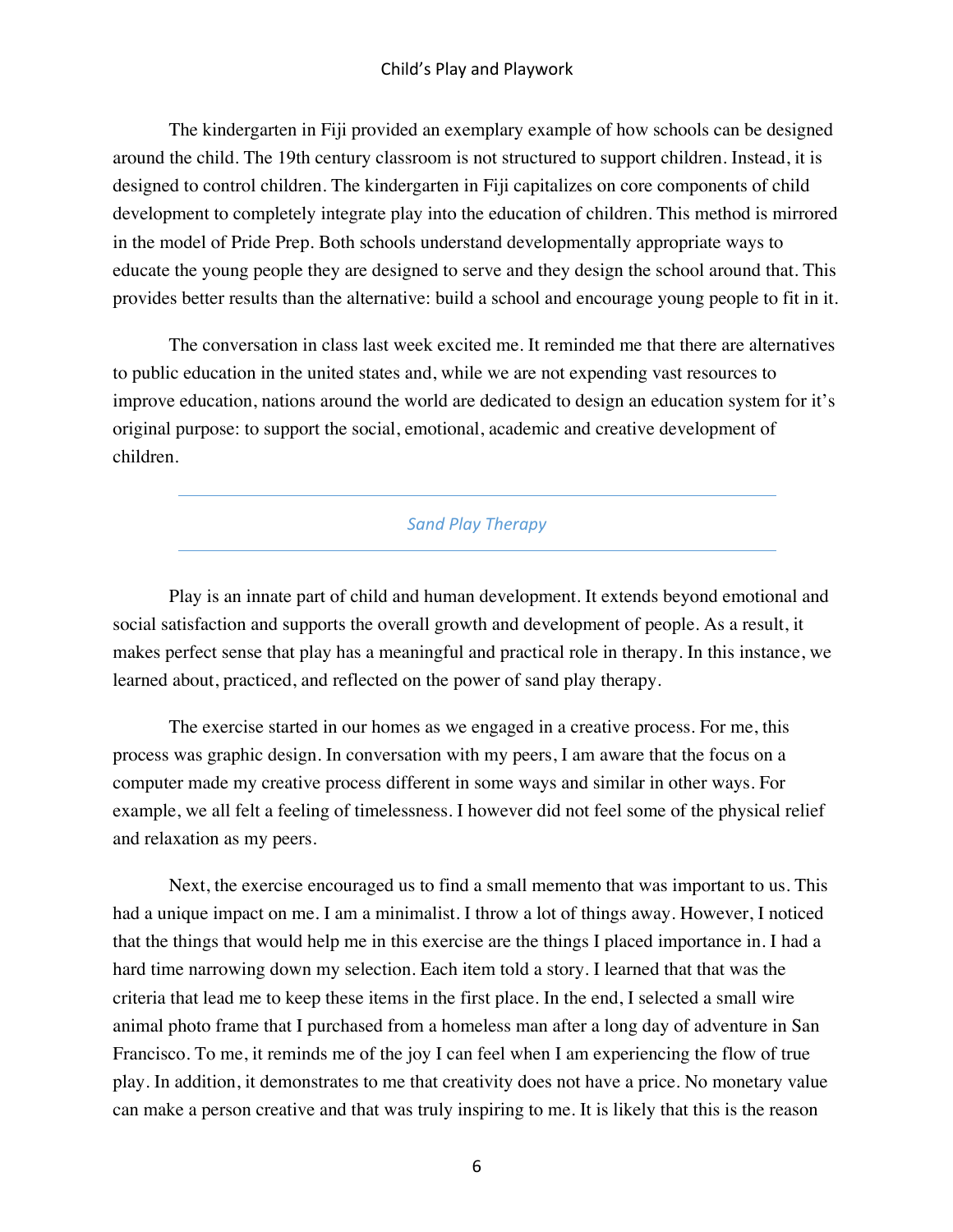children place such importance on toys and transition items that mean nothing to the world around them. To that child, that blanket tells a story of comfort.

Prior to the conversation on sand play therapy, I had little to know base knowledge in the field. We discussed its cross disciplinary applications and learned the basics of facilitating a sand play therapy session. It's application in child life is obvious, but when we extend into education and even into educational development and training, it's applications are a bit more elusive.

After learning about the process, we had the opportunity to experience it from both sides of the equations. In the traditional timeline of play, I felt a strong sense of anticipation for this activity. However, the anticipation was much different than the anticipation I experienced before playing sticker tag or hot potato. Throughout the process I was reminded of the power of items and the stories that they tell. Again, we used items that tell a story to represent our story. This process was heavily inspired by the depth of our childhood and our developmental years. Had we never experienced Toy Story, it would be incredibly unlikely that we would choose Buzz Lightyear to enter our world. In an abstract way, this observation helped solidify the ways our adult life is shaped by our childhood. We have no reservations or objections to the thought of representing our life with army-men, cars, and dinosaurs.

As we embarked on the journey from beginning to end, Sand Play therapy demonstrated its vastly diverse applications. I immediately saw the opportunity to use Sand Play as a way to resolve work place frustrations or to address creativity blocks. My future involves supporting teams of adults to create a world that best supports the development of young people. It is fundamental to the futures of the young people that the adults I work with are inspired by youthfulness. I am confident sand play has a place in my future tool box and I am looking forward to using it to enhance my future academic and professional careers.

# *Creative Play in Art and Music*

Creativity is the lifeline of childhood exploration. Children utilize creativity to discover hobbies, role models, methods of success, and failure. Because childhood is a relatively modern concept, we are still learning ways to capitalize on this natural component of development to support the appropriate development paths of young people. In class this week, we looked at two therapy tools that utilize the natural creative nature of children to dig deep into their natural psyche.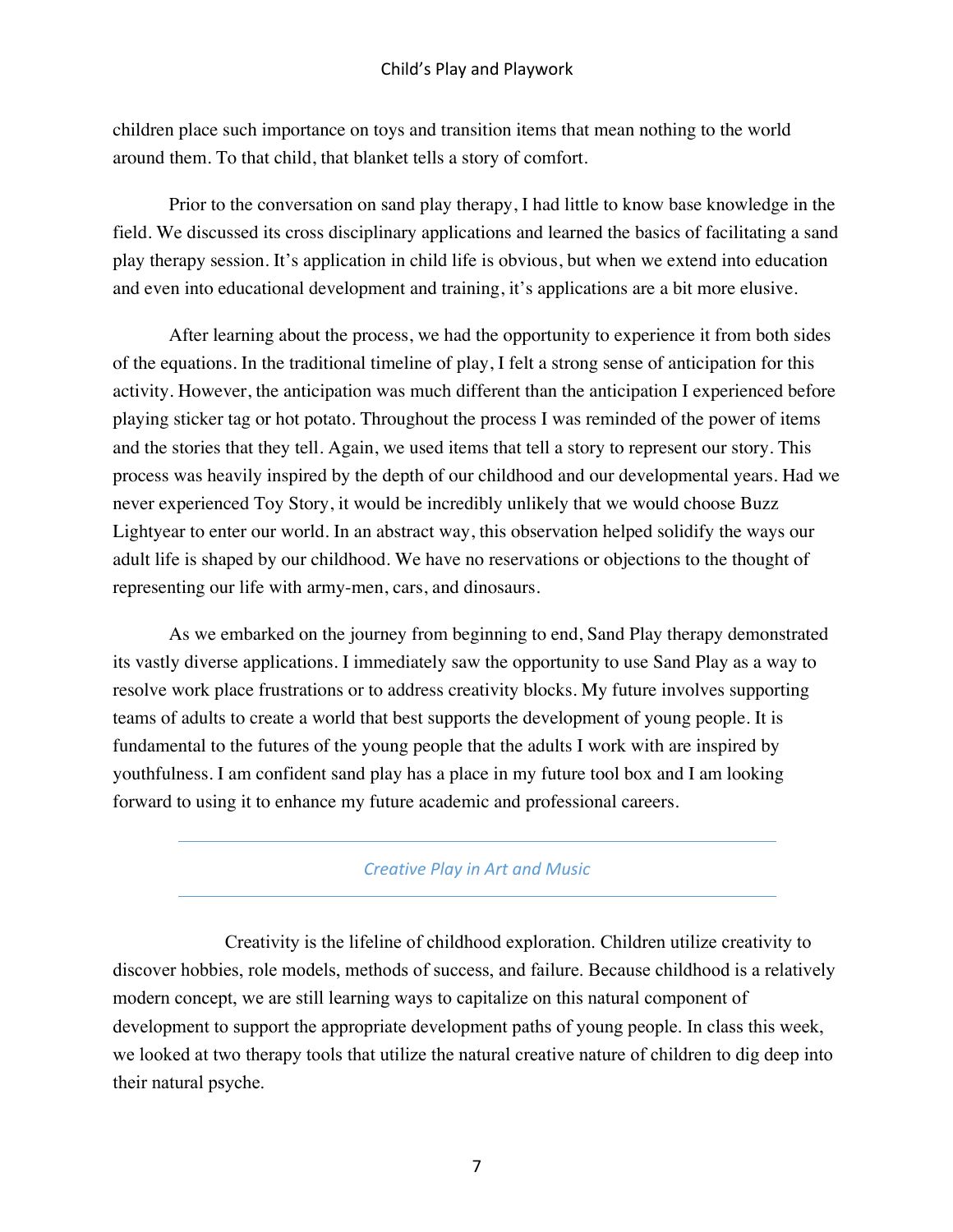Adults and children alike are often afraid of art because they feel the defining nature of art lies in the final product. Instead, art as a therapy tool teaches us that the process is more important than the final product. Art affords an opportunity to escape to many people. Children often times do not have access to artistic expression. A primary example of this restriction is the hospital. Hospitals are not developmentally supportive environments for young people. In response, youth workers exert extra energy to ensure that children can have a developmentally appropriate experience in hospitals. A primary example of this is the implementation of art therapy in the hospital. Specialized employees can utilize tools to empower young people to tell a story through the process of creating art. With a simple basket of supplies, an art therapist can work with a student to understand what they miss about the "outside world" or what they like the most about being in the hospital.

We had the opportunity to try a traditional art therapy project in class on Tuesday. We each selected a mask and were given a plethora of supplies to customize our masks. The inside of our mask was to represent who we feel we truly are and the outside was meant to represent who we present to the world. My mask tells the world that I am a successful and creative leader. The mask reminds me that I am struggling with fear, anxiety, anticipation, and failure. The inside of my mask is cracked but the outside is exhaustingly perfect. "What If?" appears on both the inside and the outside of the mask. On the outside it simply tells the world I challenge the status quo. The inside empowers me to challenge my fears and anxieties. The reflection on this process affirmed its vast applications in the lives of young people.

Beyond art, people are extremely emotionally connected to music. We hear music and it brings up memories or feelings. Our conversation expanded in the second half of the class to include demonstrations and conversations of music therapy. Music therapy, contrastingly to art therapy, has both a performance component and a participation component. Both have practical applications in the lives of children. In hospital settings, we can use songs to better understand emotions children feel when they think about their hospital experience. We can use music as an anchor point for young people as well. We can introduce powerful musical tools to children in the hospital and when they are without a music therapist, they can employ the tools they learned. For example, a child undergoing regular procedures can learn a song that will make them understand the process and feel more comfortable. They may work with a music therapist to write and learn the song, but they can sing the song in the operation room without a music therapist.

Creativity is a common thread among all children. In fact, I believe it is a common thread among all people. As a society, we weed out creativity when we promote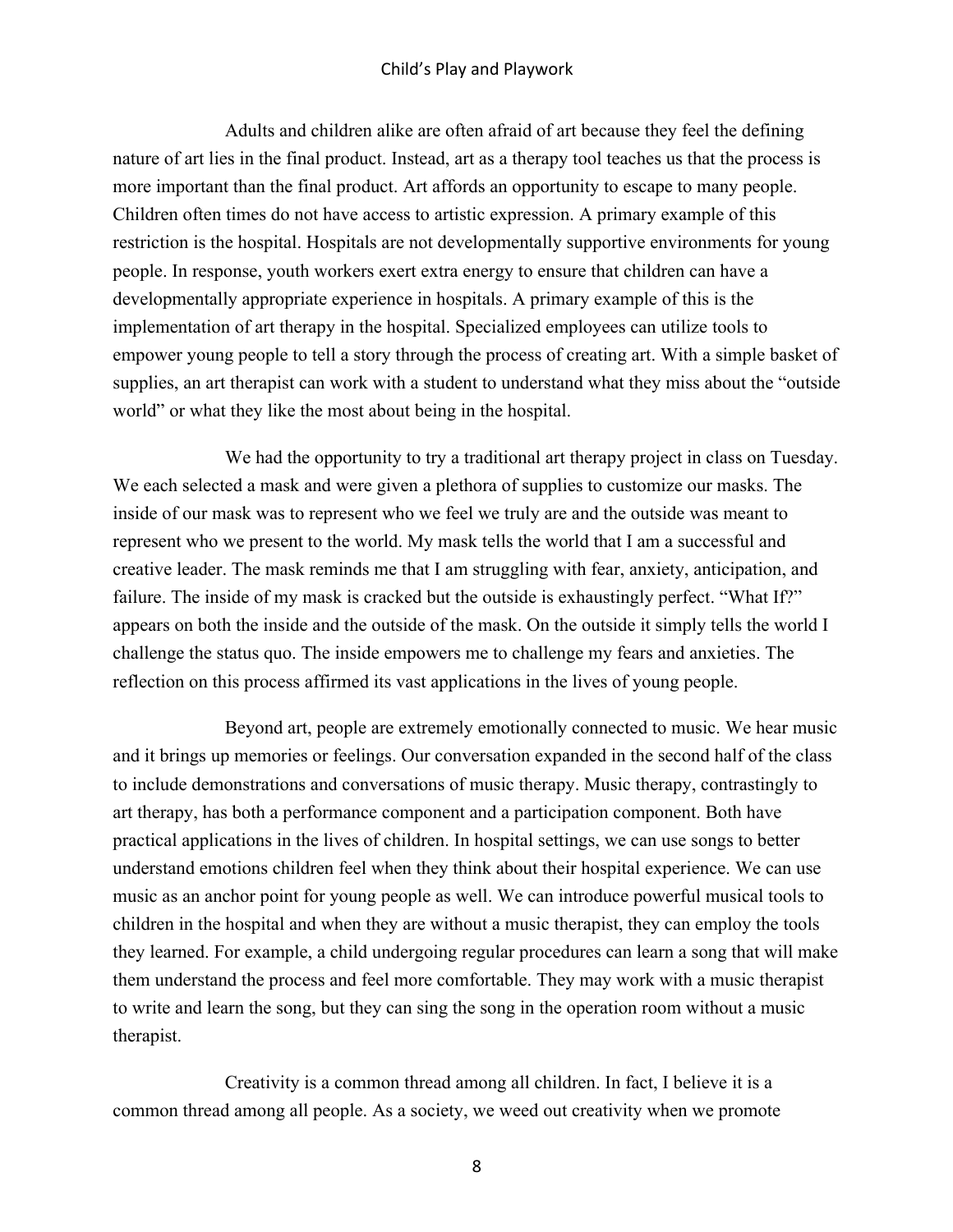concrete productivity and scoff at creative expression. Children however have an innate desire to be creative in their play. This spark has not yet been extinguished. In response, it is our responsibility to support this spark and empower them to use the spark to take steps towards becoming their best selves.

# *Play Therapy*

Play is the language of children. It is how they communicate deep thoughts and emotions. Not only is play the language of childhood but it is also the way we measure development in the lives of children. These two factors make play a perfect medium for therapy.

Play therapy affords trained specialists and children a medium through which they can communicate on a deeper level than most children under the age of ten have the ability to communicate verbally. Similarly to sand play therapy, play therapy gives young people the opportunity to place meaning and emphasis on the toys they choose to play with and the discipline empowers child therapists to work with the child to interpret what they are communicating. In addition, play therapy has infinite opportunities for building rapport between therapists and children.

The rules of sand play stood out to me. While I understand all processes need guidelines and boundaries. It seems to me that if a therapist wanted to talk about anger or violent pasts, the best way to get to that with a child is to experience true anger with them. Many children express anger by damaging toys or acting aggressively. It seems as though restricting their experience to exclude acts of anger would reduce the likelihood of exploring anger based trauma. That being said, the conversation with the play therapist helped me to understand that each child is treated uniquely and alternate options are available. For example, she mentioned if a child has a hard time following indoor guidelines the session can be relocated outside to best support the therapeutic process of the child.

In addition to helping children understand and work on psychological challenges, play therapy also has preventative opportunities. Play, during a time of trauma, has the opportunity to reduce the reflective stress for years to come. In the age of technology, research has been done that suggests playing 15-20 minutes of visually simulating and simple mobile games after a traumatic experience can drastically reduce the likelihood that the person will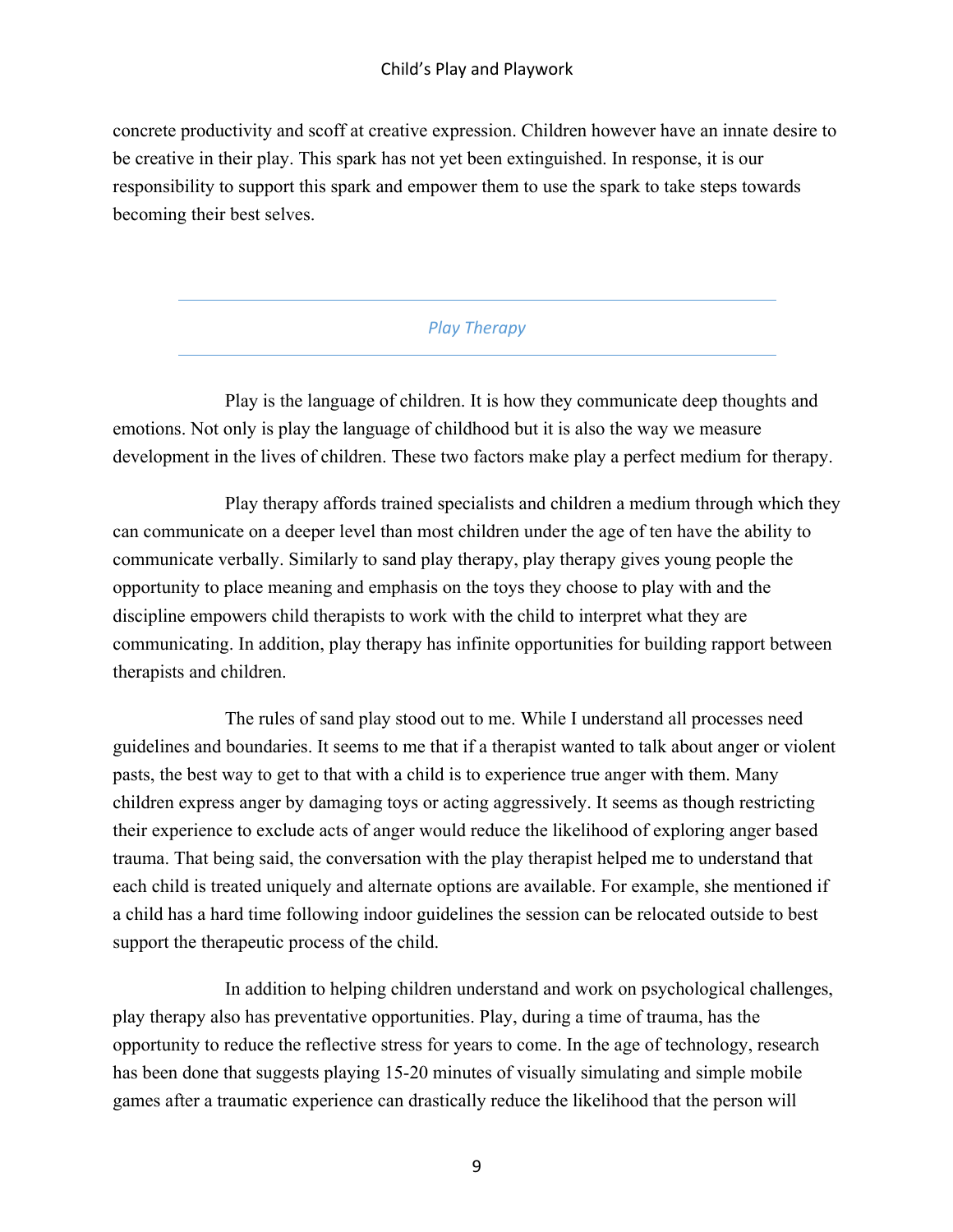experience PTSD in years to come. While its military applications are obvious, I think this concept also has numerous applications in the field of play therapy. The research does suggest playing immediately after a traumatic experience. This tool would have to exist outside of the therapist's office as more times than not students will experience trauma when they are not in their counselor's office. The exception to this rule is school counselors. If a student is being bullied, rather than relieve the experience over and over again, they could visit the counselor's office and play to suppress the memory.

Play is an integral part of development. Children naturally use it to communicate. We as adults have an undying desire to do to children what is best for adults. This may be an effort to better prepare them for adulthood. The fact is, research tells us that doing what is developmentally appropriately to help children develop is far more effective. In fact, doing anything to rush development has been observed to slow down the developmental process. Play is a naturally part of childhood. It is much more comfortable to people between the ages of 3 and 12 than discussing emotional distress brought about by abuse or neglect. To best serve the psychological needs of children, we need to integrate more developmentally appropriate styles of therapy into the offices of counselors and therapists that work with children.

*Play Inclusion and Adaptive Recreation*

Today, children face many barriers in their play. These barriers may be physical, emotional, societal, or even psychological. What is interesting though is the actual barrier itself. Physical disabilities, for example, are not as large of a barrier as society would like us to think that they are. If society offers XYZ options for play and a person in a cast can't play in that way, we are quick to assume they can not play. Instead, when we work with them to discover alternate avenues that reach true play potential, we discover there are many ways to play beyond the XYZ parameters.

Parasport Spokane demonstrated the power of the brain to create barriers after society has presumed them. Once society sees a child in a wheel chair, it is really hard for the child to see through all of the preconceived notions society has developed. However, if the young person can break through, the potential is immense. They too have the capacity to achieve greatness.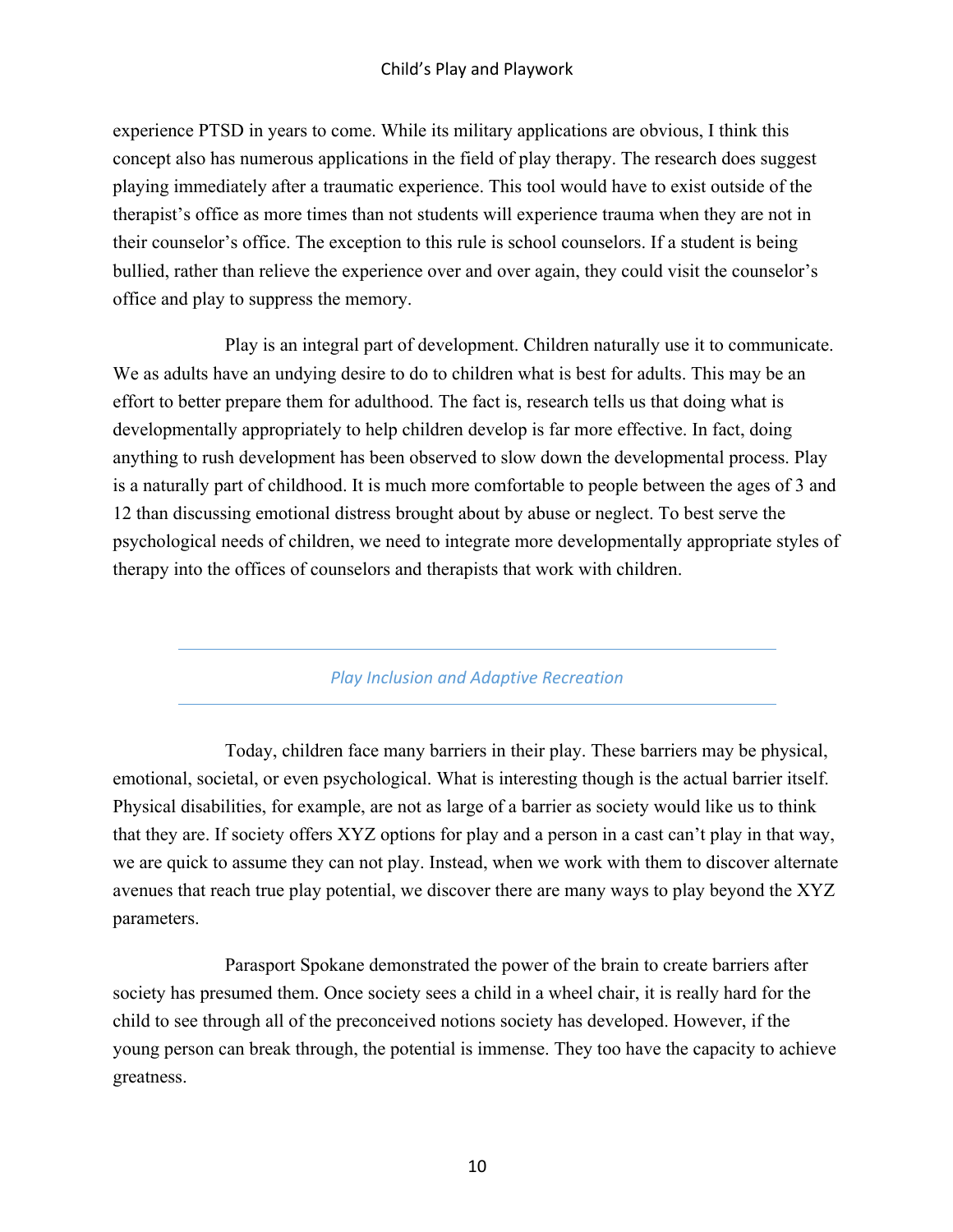In our conversation about ability and its relationship with play, I had three primary takeaways. The first: not all disabilities are identical. In the United States, we have an undying desire to place things in boxes full of other things. The way we as a society view people with disabilities is no different. Unless we have the ability to talk to a professional, it is likely that we will group cognitive and physical disabilities in the same box. However, these disabilities are vastly different and deserve to be treated differently. All children need to experience inherently beneficial play. To support children in this journey, we need to be aware of their unique situation and the appropriate ways to uniquely support them.

The second takeaway from the conversation deals with standards. For me, this is a new vantage point on a topic I have considered for years. What are the advantages of standards? This conversation brings me back to societies expectations. When the collective looks at a person in a body cast or in a wheel chair, our expectations are immediately lowered. While an internal locus of control is powerful, it is important to be able to see the influence of the world around us. The 8-year-old in a wheel chair can only ignore the overwhelmingly low standards and focus on the inspiration within for so long. As soon as we start believing that disabilities are not reason to reduce standards and instead are reason to change standards, we will be one step closer to supporting the development of all children.

Finally, the last takeaway I had from the conversation focuses on the power we give labels in the field of child development. It may be a child with ADHD stamped across their forehead that we immediately disregard the second they enter the classroom enthused on the first day of school. Or it may be a child amputee that we engage in gentle conversation with for fear of discussing an activity they "can't do". Once we see a label on a child, we find ways to apply it to every single aspect of their life. However, we know that a physically altering surgery has no bearing on a child's desire to succeed, and a behavior deficit has no influence on the intelligence of the toe-headed kid in the front row of our classrooms.

To conclude, societies level of influence in what our children are capable of is overwhelmingly disheartening. While every child experiences struggles, what really prohibits proper development are the barriers raised by society in the way of a child with a disability. We instantly lower standards when we see a child wheeling themselves down the road because we immediately give their disability power to run their lives. In fact, children are so much more than any one part of them. To promote proper development, we need to acknowledge the power of labels, thoughtfully raise standards, and afford unique support to each child.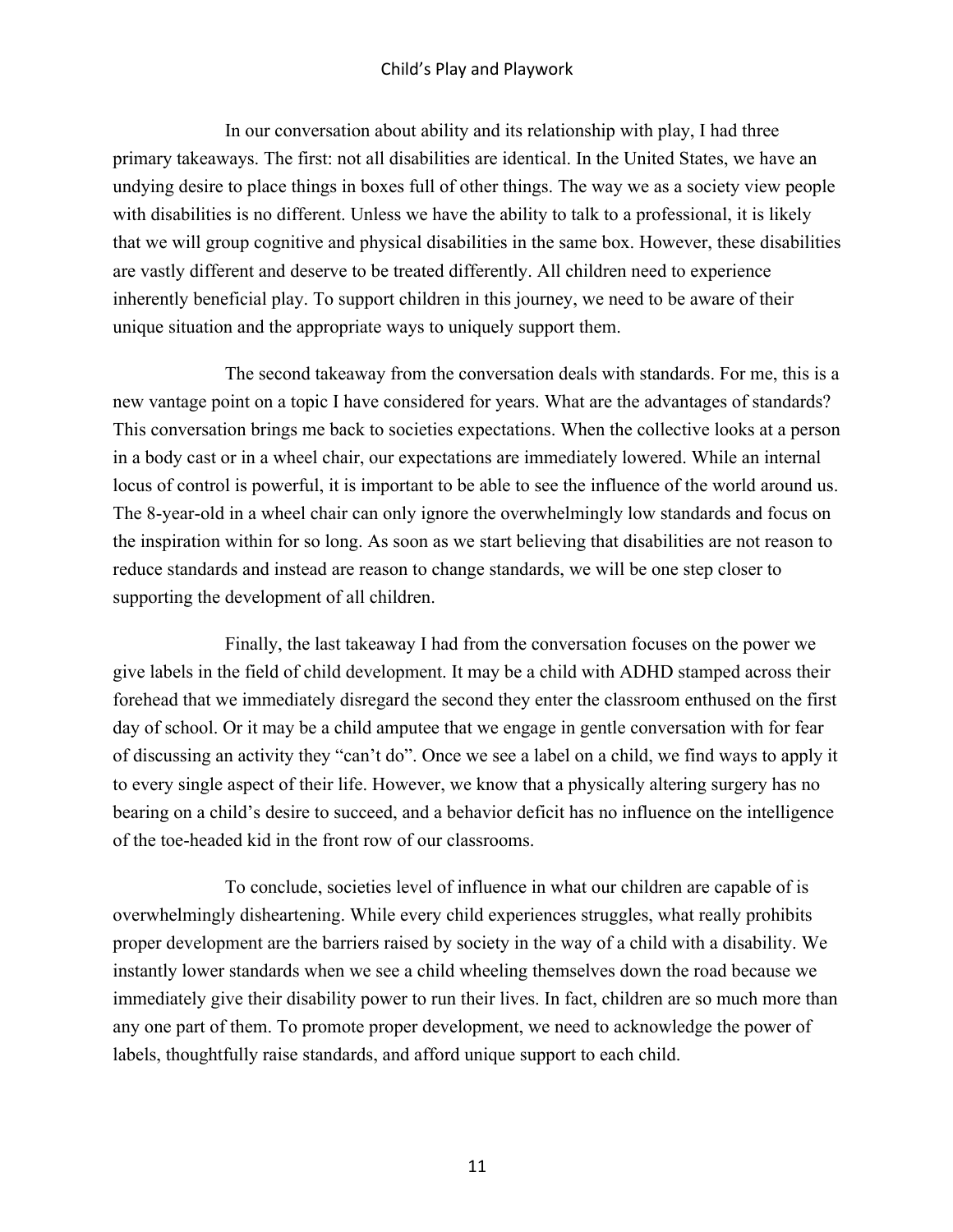## **Movement** in Play

Telling a child to play without moving is like telling a car to drive without wheels. Movement is the lifeblood of children's play. With movement, children can communicate and articulate feelings. This can be done through formal movement or informal movement. We as college students, had the opportunity to work with a movement coach and bond with one another in a deep and emotional way.

For most of us, the movement exercise went through several phases. At first, the movement was pretty awkward and uncomfortable. I had certainly never been taught how to move in an expressive way. After the awkward phase had somewhat subsided, I noticed most of the students took the opportunity to explore on their own. We broke down wall while working independently. Next, we began breaking down the walls between us and our peers. We transitioned from shy independent play, to empowered independent play, to shy group play and eventually to empowered group play. This part of the day was incredibly empowering. By the end of the exercise I felt strong and encouraged to be more conscious of the way movement impacts my daily life for better or for worse.

Before the movement exercise, we had the opportunity to think about actions we would take in the next week that bring us joy. The activity I thought about was one of my favorite past times: drive to a field at night and lay on the roof of my car and watch the stars. I ended up receiving a chip that encouraged me to walk through a garden. In addition, I ended up seated at a card that instructed me build a fort. Both of these actions were empowering for incredibly different reasons. Walking through a garden in the end of February is a filled with anticipation. The old corpses of last year's flowers have been removed and the beds have been filled with nutrition for the next generation of plants. Building a fort is enjoyable for a different set of reasons. It allows me the opportunity to express my creative side in real time. For a moment, I am a humanoid version of a 3D Printer. Each of these experiences were united by their concept of time. When we walk through gardens, build from the ground up, and move to a rhythm we do not bind ourselves with time. Instead, we forget time and submerge ourselves in the process. Being focused on the process is what allows us to lose track of time.

In the life of a child, so much of their life revolves around processes and losing track of time. That is until they enter traditional public education. We focus on ingraining into them an unnatural clock with bells and doors. We succeed at this so much so that kids have nightmares about deadlines and failed grades. The alternative of which is dreams about learning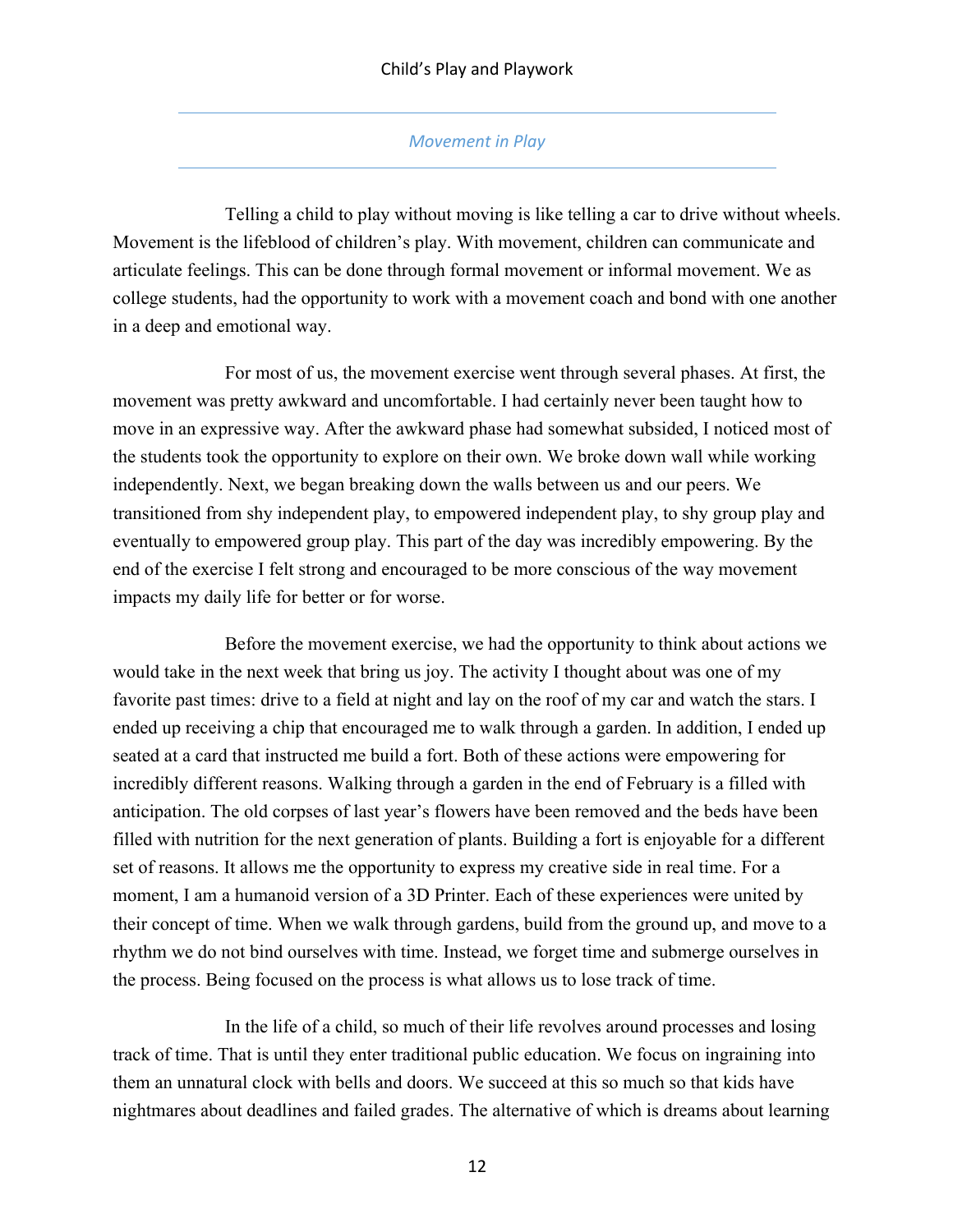and processes not bound by time. As more and more schools shift to a project based learning atmosphere we will see students shift their emphasis away from high-stakes testing and towards high-stakes learning.

On a visceral level, dance has terrified me since middle school. I have not felt free dancing through childhood, adolescence, or my early adult life. This is because I was focused on the product of dance and not the process. This past week, I was reminded that dance and movement can be empowering when the focus is on the process. This acts as a perfect metaphor for the most significant problem in education today. We treat the product as more important than the process. We tell students "test days" are the most important days of their academic career when in fact every other day is far more important. In education, we need to shift our focus to learning and in movement we need to shift our focus to the process.

# *Risk in Play*

As the concept of childhood has evolved from it's risky origin in factories in the early 1900's we may have overcorrected in our attempt to raise our children in a safe environment. What we as child specialists call "risky play" today was simply called play even as little as 20 or 30 years ago. I believe this overcorrection is a risky overstep in the wrong direction.

Children's play is formally or informally restricted in so many ways. The basic playground today is designed to encourage children to play in three ways: climb, slide, and swing. We know that any play moderated by adults is not authentic play. In order for play to be authentic with adult involvement, the adults must be specifically trained to support youth play only when requested and do so in a way that promotes developmentally appropriate play exploration.

The concept of free and authentic play is what lead to the creation of the category of play known as adventure play. It is worth noting that just a few decades ago, this field of play existed without needing an entire field dedicated to it. Even more relevant, today in development nations around the world "adventure play" exists without society intentionally providing the opportunity. This further solidifies the idea that children know what is best for children and often adult intervention can mean a giant leap backwards for the development of the child. Moving forward, adventure play is a category of play where children are encouraged to explore risk at their own pace and by their own means. This is how children played for centuries and it ensures that the play they are engaging in is inherently developmentally appropriate.